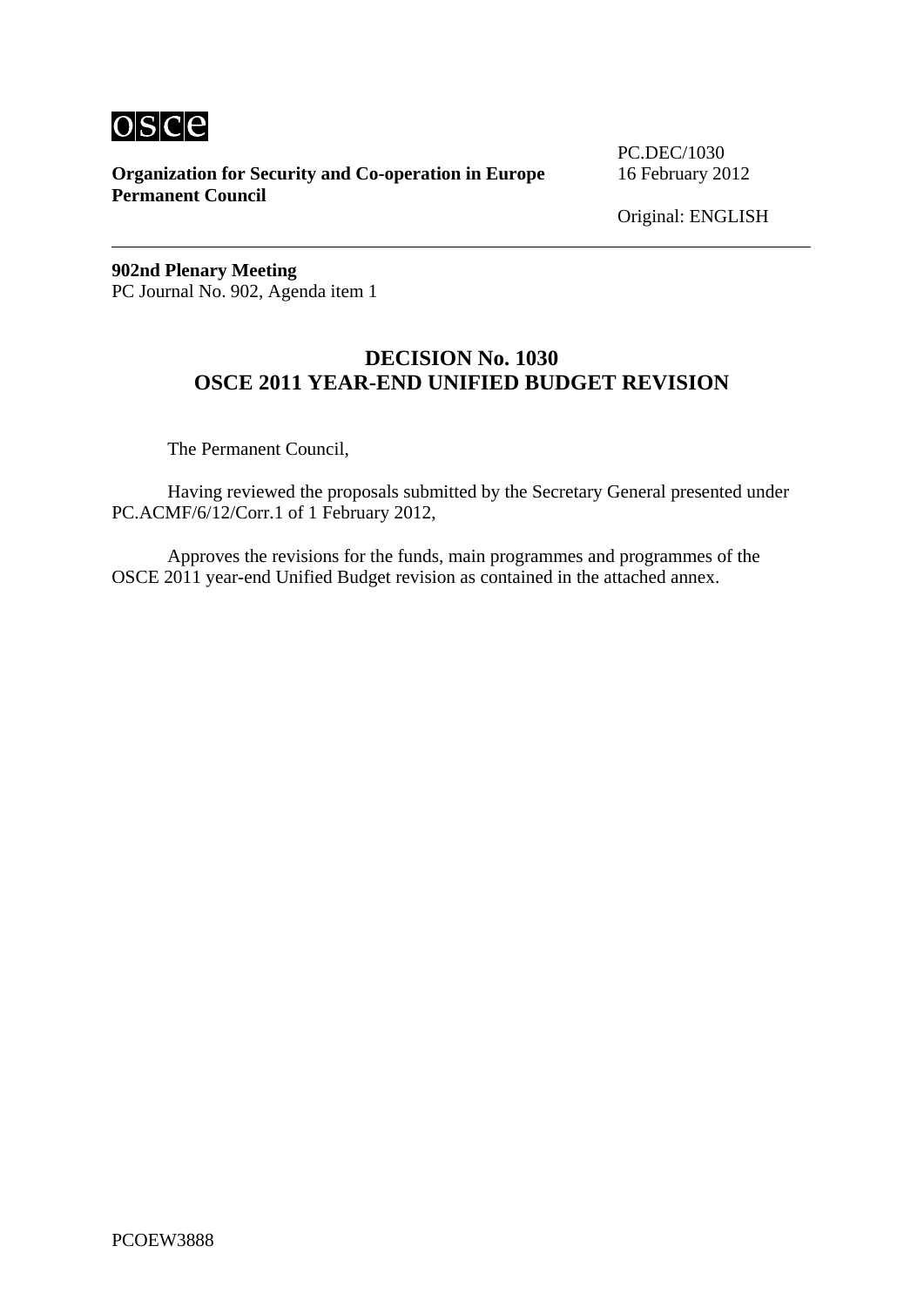### PC.DEC/1030 16 February 2012 Annex

## **2011 YEAR-END UNIFIED BUDGET REVISION**

| <b>Fund</b><br><b>Main Programme</b><br>Programme                                                                                                                                      | <b>Approved</b><br><b>Budget</b> | <b>Transfers</b><br>as per<br>Fin.Reg.<br>3.02(b) | <b>Revised</b><br><b>Budget after</b><br><b>Transfers</b> | <b>Proposed</b><br><b>Budget</b><br>Increases/<br>(Decreases) | <b>Proposed</b><br><b>Revised</b><br><b>Budget</b> |
|----------------------------------------------------------------------------------------------------------------------------------------------------------------------------------------|----------------------------------|---------------------------------------------------|-----------------------------------------------------------|---------------------------------------------------------------|----------------------------------------------------|
|                                                                                                                                                                                        | a                                | $\mathbf b$                                       | $c = a + b$                                               | $\mathbf d$                                                   | $e = c + d$                                        |
| <b>I. FUNDS RELATED TO</b><br><b>SECRETARIAT AND</b><br><b>INSTITUTIONS</b>                                                                                                            |                                  |                                                   |                                                           |                                                               |                                                    |
| <b>The Secretariat</b><br><b>Secretary General and Central</b><br><b>Services</b>                                                                                                      |                                  |                                                   |                                                           |                                                               |                                                    |
| <b>Executive Management</b>                                                                                                                                                            | 1,193,100                        | $\boldsymbol{0}$                                  | 1,193,100                                                 | 13,500                                                        | 1,206,600                                          |
| <b>Security Management</b>                                                                                                                                                             | 398,800                          | $\boldsymbol{0}$                                  | 398,800                                                   | (13,900)                                                      | 384,900                                            |
| <b>External Co-operation</b>                                                                                                                                                           | 704,700                          | $\boldsymbol{0}$                                  | 704,700                                                   | (32,500)                                                      | 672,200                                            |
| <b>Legal Services</b>                                                                                                                                                                  | 513,600                          | $\boldsymbol{0}$                                  | 513,600                                                   | (5,800)                                                       | 507,800                                            |
| Press and Public Information                                                                                                                                                           | 1,185,100                        | $\boldsymbol{0}$                                  | 1,185,100                                                 | (18,100)                                                      | 1,167,000                                          |
| Gender Issues                                                                                                                                                                          | 259,900                          | $\underline{0}$                                   | 259,900                                                   | (15,800)                                                      | 244,100                                            |
| <b>Total</b>                                                                                                                                                                           | 4,255,200                        | $\bf{0}$                                          | 4,255,200                                                 | (72,600)                                                      | 4,182,600                                          |
| <b>Chairman-in-Office</b><br>Short-Term Mission/Visits of                                                                                                                              |                                  |                                                   |                                                           |                                                               |                                                    |
| CiO and PR of the CiO<br>Advisory Committee on<br>Management and Finance                                                                                                               | 325,000                          | $\boldsymbol{0}$                                  | 325,000                                                   | (100)                                                         | 324,900                                            |
| (ACMF)                                                                                                                                                                                 | 15,000                           | $\boldsymbol{0}$                                  | 15,000                                                    | $\boldsymbol{0}$                                              | 15,000                                             |
| Panel of Adjudicators                                                                                                                                                                  | 40,000                           | $\boldsymbol{0}$                                  | 40,000                                                    | (35,500)                                                      | 4,500                                              |
| <b>Audit Committee</b>                                                                                                                                                                 | 50,000                           | $\boldsymbol{0}$                                  | 50,000                                                    | (27,000)                                                      | 23,000                                             |
| <b>External Auditors</b>                                                                                                                                                               | 100,000                          | $\underline{0}$                                   | 100,000                                                   | (21,000)                                                      | 79,000                                             |
| <b>Total</b>                                                                                                                                                                           | 530,000                          | $\bf{0}$                                          | 530,000                                                   | (83,600)                                                      | 446,400                                            |
| <b>Internal Oversight</b>                                                                                                                                                              |                                  |                                                   |                                                           |                                                               |                                                    |
| <b>Internal Oversight</b>                                                                                                                                                              | 1,230,400                        | $\overline{0}$                                    | 1,230,400                                                 | (45, 400)                                                     | 1,185,000                                          |
| <b>Total</b>                                                                                                                                                                           | 1,230,400                        | $\bf{0}$                                          | 1,230,400                                                 | (45, 400)                                                     | 1,185,000                                          |
| <b>Strategic Police Matters</b>                                                                                                                                                        |                                  |                                                   |                                                           |                                                               |                                                    |
| <b>Strategic Police Matters Unit</b>                                                                                                                                                   | 842,000                          | $\overline{0}$                                    | 842,000                                                   | (56,500)                                                      | 785,500                                            |
| <b>Total</b>                                                                                                                                                                           | 842,000                          | $\bf{0}$                                          | 842,000                                                   | (56, 500)                                                     | 785,500                                            |
| <b>Office of the Special</b><br>Representative/Co-ordinator<br>for Combating Trafficking<br>Office of the Special<br>Representative/Co-ordinator for<br>Combating Trafficking in Human |                                  |                                                   |                                                           |                                                               |                                                    |
| <b>Beings</b><br><b>Total</b>                                                                                                                                                          | 895,500<br>895,500               | $\frac{0}{0}$                                     | 895,500<br>895,500                                        | (10,300)<br>(10, 300)                                         | 885,200<br>885,200                                 |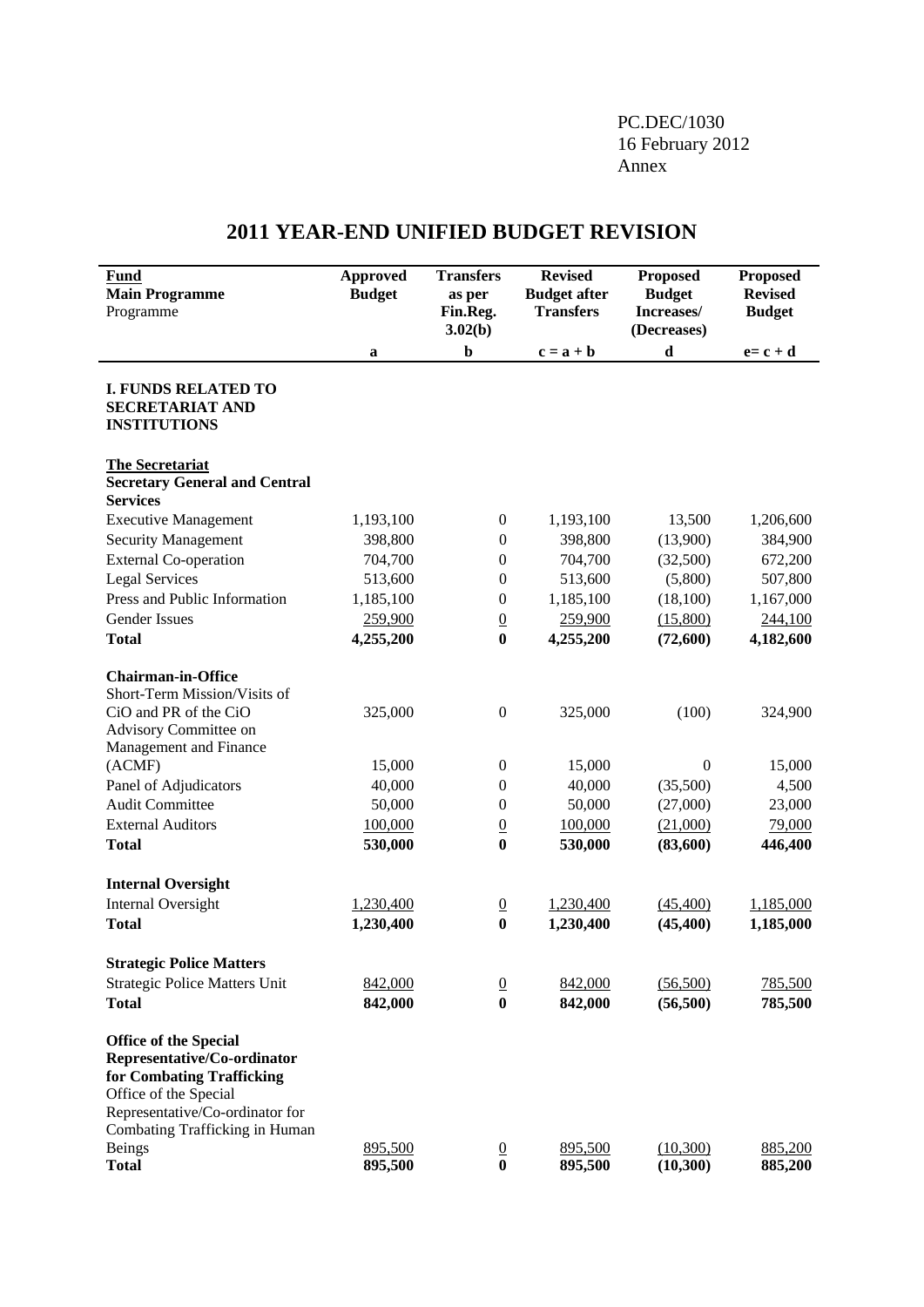#### **Approved Budget Transfers as per Fin.Reg. 3.02(b) Revised Budget after Transfers Proposed Budget Increases/ (Decreases) Proposed Revised Budget Fund Main Programme**  Programme **a b**  $c = a + b$  **d**  $e = c + d$ **Action against Terrorism Unit**  Action Against Terrorism 830,600 0 830,600 (12,400) 818,200 **Total 830,600 0 830,600 (12,400) 818,200 Activities Relating to the Economic and Environmental Aspects of Security**  Co-ordinator of OSCE Economic and Environmental Activities 1,430,800 0 1,430,800 (3,700) 1,427,100 Economic and Environmental Forum 469,200 0 469,200 (10,000) 459,200 **Total 1,900,000 0 1,900,000 (13,700) 1,886,300 Conflict Prevention**  CPC Direction and Management 420,200 0 420,200 (13,700) 406,500 Policy Support Service 872,700 0 872,700 5,200 877,900 Operations Service 638,200 0 638,200 (10,100) 628,100 Operations Service/Borders Team 367,600 0 367,600 (2,100) 365,500 Programming and Evaluation Support Unit 312,600 0 312,600 (3,700) 308,900 FSC Chairmanship 35,000 0 35,000 0 35,000 33,300 FSC Support 487,300 0 487,300 6,800 494,100 Communications Network 507,600 0 507,600 (44,300) 463,300 **Total 3,641,200 0 3,641,200 (63,600) 3,577,600 Human Resources Management**  HR Direction and Management 434,400 0 434,400 (20,600) 413,800 Personnel Management and Payroll Administration 1,051,700 0 1,051,700 (7,000) 1,044,700 Common Staff Costs 2,080,300 0 2,080,300 (125,900) 1,954,400 Recruitment 610,800 0 610,800 (27,100) 583,700 Training Section 1,076,100 0 1,076,100 (9,000) 1,067,100 **Total 5,253,300 0 5,253,300 (189,600) 5,063,700 Department of Management and Finance**  Conference and Language Services 4,821,400 0 4,821,400 (9,400) 4,812,000 DMF Direction and Management 333,000 0 333,000 (24,400) 308,600 Budget and Internal Control Services 648,500 0 648,500 (27,500) 621,000 Financial Accounting and Treasury Services 845,200 0 845,200 (41,800) 803,400 Information and Communication Technology Services 2,027,300 0 2,027,300 (24,000) 2,003,300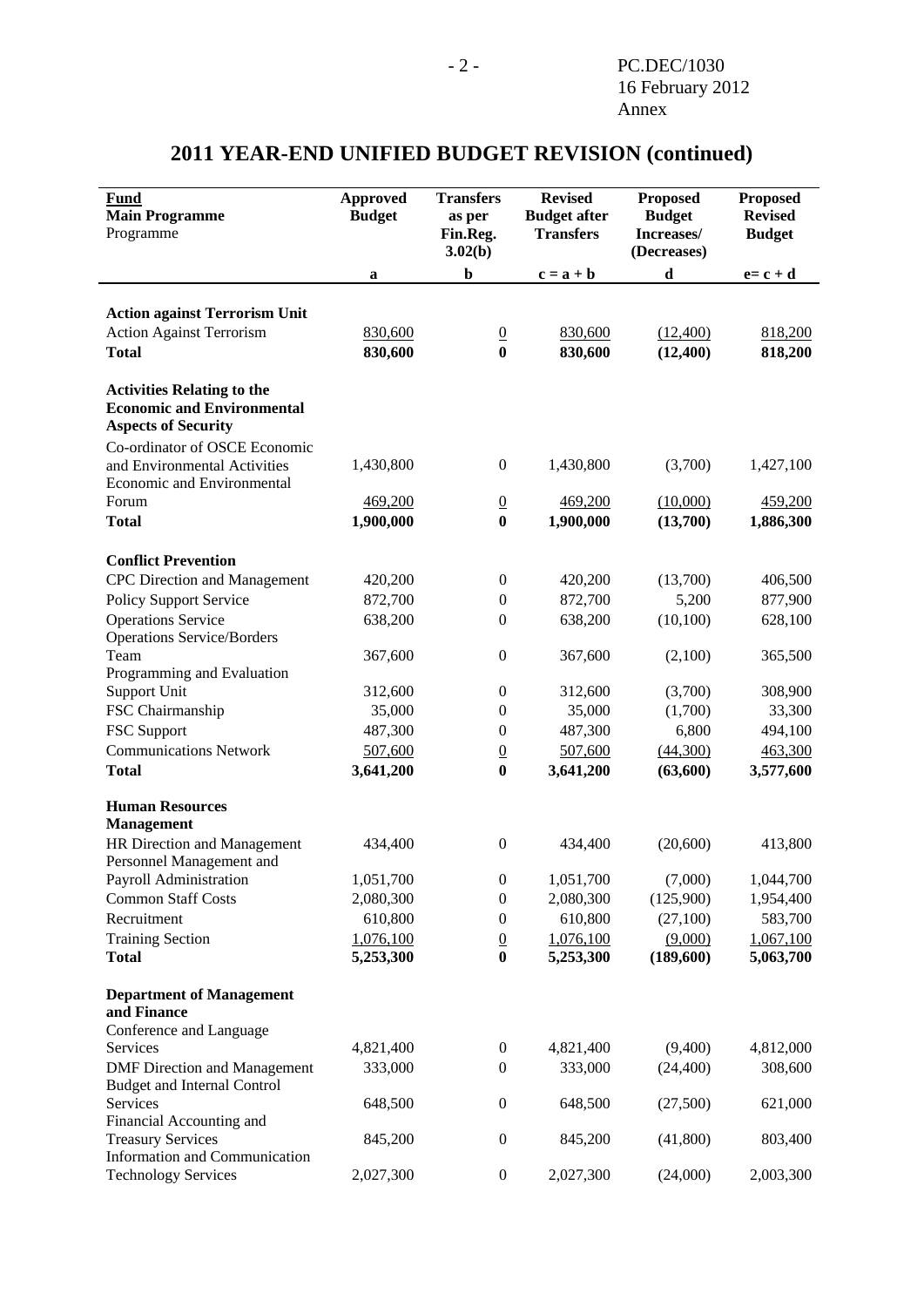#### **Approved Budget Transfers as per Fin.Reg. 3.02(b) Revised Budget after Transfers Proposed Budget Increases/ (Decreases) Proposed Revised Budget Fund Main Programme**  Programme **a b**  $c = a + b$  **d**  $e = c + d$ Mission Support Service 1,584,900 0 1,584,900 (92,100) 1,492,800 Secretariat Common Operational Costs 3,196,300 0 3,196,300 (44,700) 3,151,600 Prague Office  $\begin{array}{cccc} 403,600 & 0 & 403,600 & (25,300) & 378,300 \end{array}$ **Total 13,860,200 0 13,860,200 (289,200) 13,571,000 Total for the Secretariat 33,238,400 0 33,238,400 (836,900) 32,401,500 Office for Democratic Institutions and Human Rights** Direction and Policy 1,267,500 (22,000) 1,245,500 (17,000) 1,228,500 Fund Administration Unit 2,045,100 (59,900) 1,985,200 (63,000) 1,922,200 Common Operational Costs 900,100 (48,100) 852,000 (44,200) 807,800 Human Dimension Meetings 661,800 (45,000) 616,800 (25,000) 591,800 Democratization 1,435,400 0 1,435,400 (24,800) 1,410,600 Human Rights 1,157,200 0 1,157,200 (31,200) 1,126,000 Elections 6,524,600 175,000 6,699,600 (52,300) 6,647,300 Tolerance and Non-Discrimination 1,261,500 0 1,261,500 (26,100) 1,235,400 Roma and Sinti Issues 551,100 0 551,100 (4,800) 546,300 **Total 15,804,300 0 15,804,300 (288,400) 15,515,900 High Commissioner on National Minorities** Fund Administration Unit 361,900 4,000 365,900 (2,500) 363,400 Common Operational Costs 174,500 (4,000) 170,500 (4,800) 165,700 Office of the High Commissioner 2,828,100 0 2,828,100 (46,900) 2,781,200 **Total 3,364,500 0 3,364,500 (54,200) 3,310,300 Representative on Freedom of the Media** Freedom of the Media 1,429,300 0 1,429,300 (15,000) 1,414,300 **Total 1,429,300 0 1,429,300 (15,000) 1,414,300 TOTAL FOR FUNDS RELATED TO THE SECRETARIAT AND INSTITUTIONS 53,836,500 0 53,836,500 (1,194,500) 52,642,000 II. FUNDS RELATED TO OSCE FIELD OPERATIONS Augmentations Secretariat Augmentations**  Internal Oversight 223,600 0 223,600 (44,500) 179,100 Policy Support Service 391,300 0 391,300 (12,300) 379,000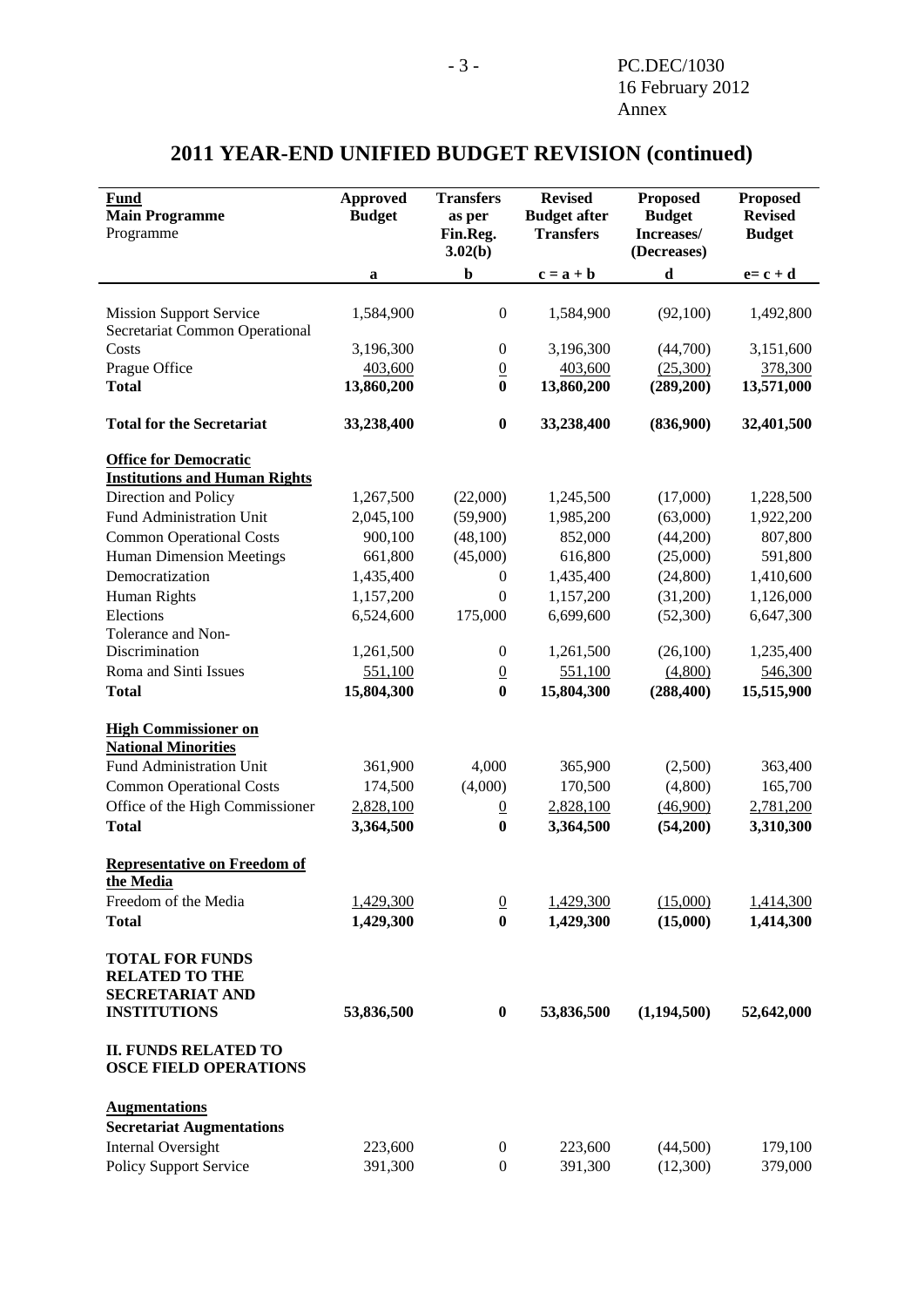| <b>Fund</b><br><b>Main Programme</b><br>Programme         | <b>Approved</b><br><b>Budget</b> | <b>Transfers</b><br>as per<br>Fin.Reg.<br>3.02(b) | <b>Revised</b><br><b>Budget after</b><br><b>Transfers</b> | <b>Proposed</b><br><b>Budget</b><br>Increases/<br>(Decreases) | <b>Proposed</b><br><b>Revised</b><br><b>Budget</b> |
|-----------------------------------------------------------|----------------------------------|---------------------------------------------------|-----------------------------------------------------------|---------------------------------------------------------------|----------------------------------------------------|
|                                                           | a                                | $\mathbf b$                                       | $c = a + b$                                               | $\mathbf d$                                                   | $e = c + d$                                        |
|                                                           |                                  |                                                   |                                                           |                                                               |                                                    |
| <b>Operations Service</b>                                 | 168,600                          | $\boldsymbol{0}$                                  | 168,600                                                   | (5,600)                                                       | 163,000                                            |
| Press and Public Information                              | 238,400                          | $\boldsymbol{0}$                                  | 238,400                                                   | (32,400)                                                      | 206,000                                            |
| <b>Budget and Internal Control</b>                        |                                  |                                                   |                                                           |                                                               |                                                    |
| <b>Services</b>                                           | 373,600                          | $\boldsymbol{0}$                                  | 373,600                                                   | (9,400)                                                       | 364,200                                            |
| Financial Accounting and                                  |                                  |                                                   |                                                           |                                                               |                                                    |
| <b>Treasury Services</b><br>Information and Communication | 535,000                          | $\boldsymbol{0}$                                  | 535,000                                                   | 2,800                                                         | 537,800                                            |
| <b>Technology Services</b>                                | 1,376,500                        | $\boldsymbol{0}$                                  | 1,376,500                                                 | (500)                                                         | 1,376,000                                          |
| <b>Mission Support Services</b>                           | 1,086,000                        | $\boldsymbol{0}$                                  | 1,086,000                                                 | (5,700)                                                       | 1,080,300                                          |
| Personnel Management and                                  |                                  |                                                   |                                                           |                                                               |                                                    |
| Payroll Administration                                    | 351,700                          | $\boldsymbol{0}$                                  | 351,700                                                   | (10,500)                                                      | 341,200                                            |
| Recruitment                                               | 434,600                          | $\overline{0}$                                    | 434,600                                                   | (13,300)                                                      | 421,300                                            |
| <b>Secretariat Augmentations</b>                          | 5,179,300                        | $\bf{0}$                                          | 5,179,300                                                 | (131, 400)                                                    | 5,047,900                                          |
|                                                           |                                  |                                                   |                                                           |                                                               |                                                    |
| <b>ODIHR Augmentations</b>                                |                                  |                                                   |                                                           |                                                               |                                                    |
| <b>ODIHR</b> Democratization                              | 235,000                          | $\overline{0}$                                    | 235,000                                                   | (28,100)                                                      | 206,900                                            |
| <b>Total</b>                                              | 235,000                          | $\bf{0}$                                          | 235,000                                                   | (28, 100)                                                     | 206,900                                            |
|                                                           |                                  |                                                   |                                                           |                                                               |                                                    |
| <b>Total for Augmentations</b>                            | 5,414,300                        | $\boldsymbol{0}$                                  | 5,414,300                                                 | (159,500)                                                     | 5,254,800                                          |
| <b>SOUTH-EASTERN EUROPE</b>                               |                                  |                                                   |                                                           |                                                               |                                                    |
| <b>Mission in Kosovo</b>                                  |                                  |                                                   |                                                           |                                                               |                                                    |
| Office of Head of Mission                                 | 3,618,500                        | 189,500                                           | 3,808,000                                                 | $\boldsymbol{0}$                                              | 3,808,000                                          |
| Fund Administration Unit                                  | 3,103,700                        | 139,500                                           | 3,243,200                                                 | $\boldsymbol{0}$                                              | 3,243,200                                          |
| <b>Common Operational Costs</b>                           | 4,605,100                        | (308, 500)                                        | 4,296,600                                                 | $\boldsymbol{0}$                                              | 4,296,600                                          |
| Security and Public Safety                                | 1,279,500                        | 28,000                                            | 1,307,500                                                 | $\boldsymbol{0}$                                              | 1,307,500                                          |
| Democratization                                           | 3,093,100                        | (60, 500)                                         | 3,032,600                                                 | $\boldsymbol{0}$                                              | 3,032,600                                          |
| Human Rights and Communities                              | 6,906,400                        | 12,000                                            | 6,918,400                                                 | $\overline{0}$                                                | 6,918,400                                          |
| <b>Total</b>                                              | 22,606,300                       | $\bf{0}$                                          | 22,606,300                                                | $\bf{0}$                                                      | 22,606,300                                         |
|                                                           |                                  |                                                   |                                                           |                                                               |                                                    |
| <b>Tasks in Bosnia and</b><br>Herzegovina                 |                                  |                                                   |                                                           |                                                               |                                                    |
| Office of Head of Mission                                 | 1,730,400                        | 5,000                                             | 1,735,400                                                 | (11,800)                                                      | 1,723,600                                          |
| Fund Administration Unit                                  | 1,963,400                        | 38,200                                            | 2,001,600                                                 | (6,700)                                                       | 1,994,900                                          |
| <b>Common Operational Costs</b>                           | 3,142,200                        | 25,000                                            | 3,167,200                                                 | (52,300)                                                      | 3,114,900                                          |
| Security Co-operation                                     | 681,600                          | 12,000                                            | 693,600                                                   | (9,200)                                                       | 684,400                                            |
| Human Dimension                                           | 7,255,100                        | (80,200)                                          | 7,174,900                                                 | (39,600)                                                      | 7,135,300                                          |
| <b>Total for the Mission</b>                              | 14,772,700                       | $\boldsymbol{0}$                                  | 14,772,700                                                | (119,600)                                                     | 14,653,100                                         |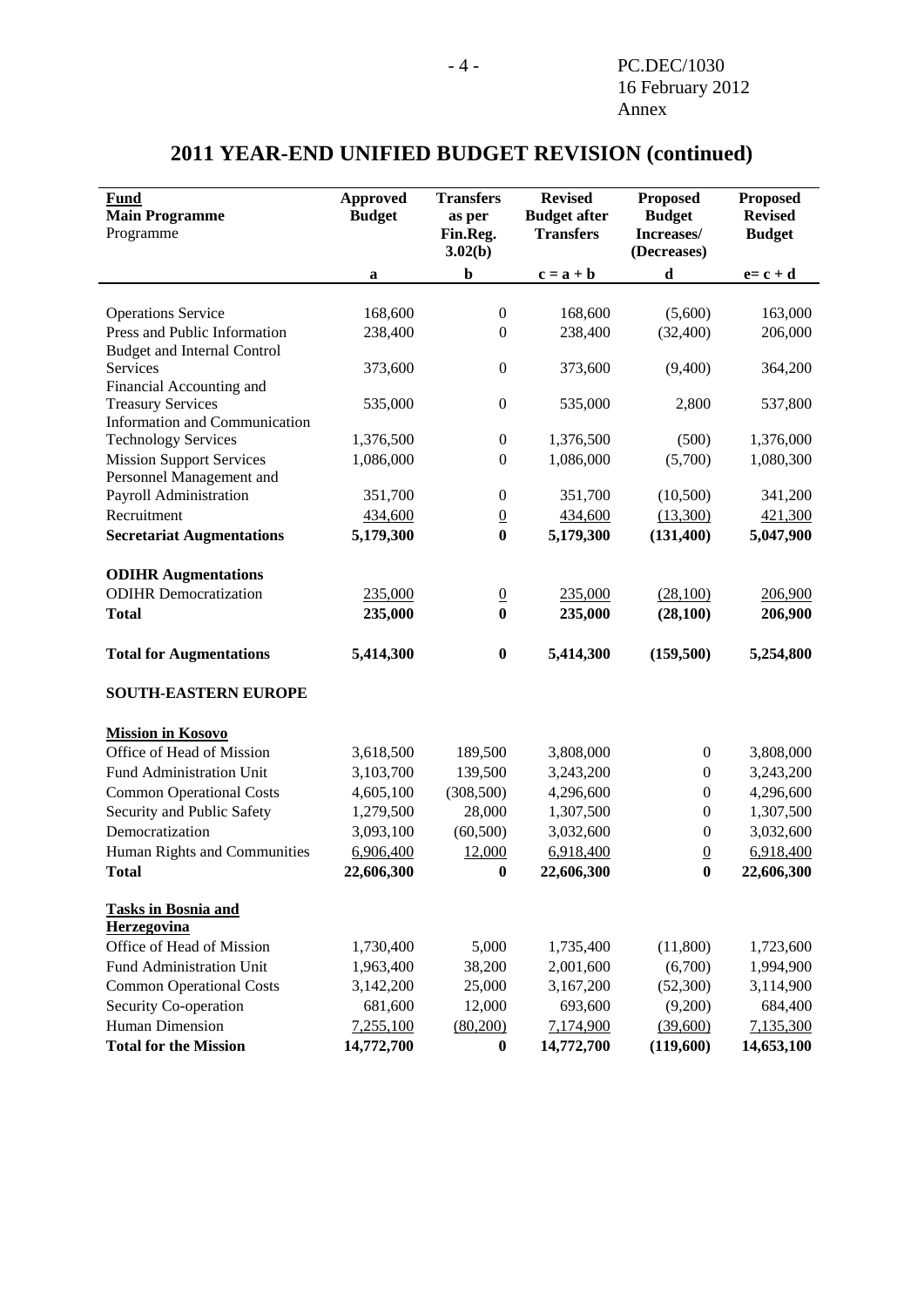#### **Approved Budget Transfers as per Fin.Reg. 3.02(b) Revised Budget after Transfers Proposed Budget Increases/ (Decreases) Proposed Revised Budget Fund Main Programme**  Programme **a b**  $c = a + b$  **d**  $e = c + d$ **Regional Stabilization/Arms Control**  Implementation of Article IV 206,300 0 206,300 4,900 211,200 **Total for Regional Stabilization/Arms Control 206,300 0 206,300 4,900 211,200 GRAND TOTAL 14,979,000 0 14,979,000 (114,700) 14,864,300 Office in Zagreb** Office of Head of Mission 193,600 1,400 195,000 (5,100) 189,900 Fund Administration Unit 258,100 (10,300) 247,800 (11,600) 236,200 Common Operational Costs 515,900 0 515,900 (27,900) 488,000 War Crimes Monitoring 345,400 8,700 354,100 (500) 353,600 Housing Care Implementation 150,600 200 150,800 0 150,800 **Total 1,463,600 0 1,463,600 (45,100) 1,418,500 Mission to Serbia** Office of Head of Mission 999,600 21,500 1,021,100 (21,100) 1,000,000 Fund Administration Unit 769,300 0 769,300 600 769,900 Common Operational Costs 1,407,800 0 1,407,800 (3,800) 1,404,000 Police Affairs 1,655,800 (15,000) 1,640,800 (14,400) 1,626,400 Democratization 1,195,000 0 1,195,000 1,195,000 1,182,800 Media 101,900 105,100 0 405,100 13,200 401,900 Rule of Law and Human Rights 1,111,800 (6,500) 1,105,300 (5,900) 1,099,400 **Total 7,544,400 0 7,544,400 (60,000) 7,484,400 Presence in Albania** Office of Head of Mission 696,000 16,500 712,500 (3,000) 709,500 Fund Administration Unit  $423,900$  0  $423,900$   $423,900$   $422,700$ Common Operational Costs 838,500 10,000 848,500 (15,800) 832,700 Security Co-operation 239,600 (3,000) 236,600 (2,000) 234,600 Governance in Economic and Environmental Issues 267,100 (6,500) 260,600 (3,500) 257,100 Democratization 407,600 (11,000) 396,600 (2,700) 393,900 Rule of Law and Human Rights 318,500 (6,000) 312,500 (1,200) 311,300 **Total 3,191,200 0 3,191,200 (29,400) 3,161,800 Mission to Skopje** Office of Head of Mission 1,583,100 44,000 1,627,100 (600) 1,626,500 Fund Administration Unit 1,059,400 (15,000) 1,044,400 (10,100) 1,034,300 Common Operational Costs 1,167,700 (9,000) 1,158,700 (10,400) 1,148,300 Police Development 1,414,100 11,000 1,425,100 (1,800) 1,423,300 Good Governance  $621,000$   $0$   $621,000$   $(1,900)$   $619,100$ Rule of Law  $\frac{1,205,700}{31,000}$   $\frac{(31,000)}{1,174,700}$   $\frac{(8,000)}{1,166,700}$

**Total 7,051,000 0 7,051,000 (32,800) 7,018,200**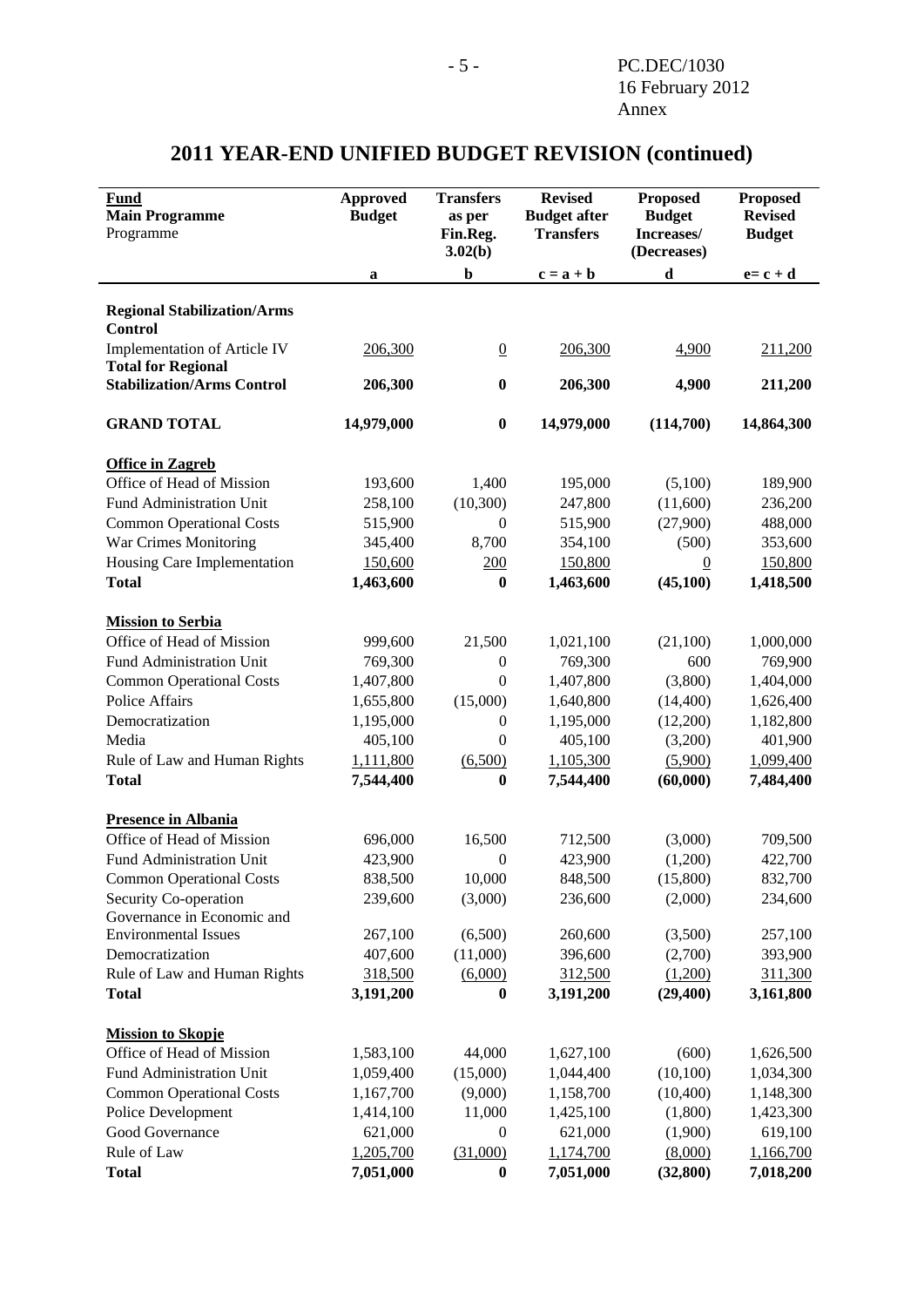#### **Approved Budget Transfers as per Fin.Reg. 3.02(b) Revised Budget after Transfers Proposed Budget Increases/ (Decreases) Proposed Revised Budget Fund Main Programme**  Programme **a b**  $c = a + b$  **d**  $e = c + d$ **Mission to Montenegro** Office of Head of Mission 337,100 0 337,100 (1,000) 336,100 Fund Administration Unit 258,000 0 258,000 (400) 257,600 Common Operational Costs 425,500 500 426,000 (6,800) 419,200 Police Affairs **465,400** (500) 464,900 (11,300) 453,600 Politico-Military Activities 43,900 0 43,900 (1,000) 42,900 Democratization 448,300 0 448,300 (12,700) 435,600 Media 120,700 0 120,700 (2,600) 118,100 Rule of Law and Human Rights 276,800 0 276,800 (1,800) 275,000 **Total 2,375,700 0 2,375,700 (37,600) 2,338,100 TOTAL FOR SOUTH-EASTERN EUROPE** 59,211,200 0 59,211,200 (319,600) 58,891,600 **EASTERN EUROPE Mission to Moldova** Office of Head of Mission 378,400 0 378,400 (14,100) 364,300 Fund Administration Unit 202,000 (3,000) 199,000 (12,900) 186,100 Common Operational Costs 449,500 3,000 452,500 (3,800) 448,700 Conflict Prevention/Resolution 487,400 0 487,400 (14,100) 473,300 Human Rights Monitoring/Democratization 294,800 0 294,800 (8,600) 286,200 Anti-Trafficking/Gender 271,800 0 271,800 (9,800) 262,000 **Total 2,083,900 0 2,083,900 (63,300) 2,020,600 Project Co-ordinator in Ukraine** Office of Head of Mission 212,500 0 212,500 (17,500) 195,000 Fund Administration Unit 292,300 600 292,900 0 292,900 Common Operational Costs 397,200 0 397,200 (34,800) 362,400 Democratization and Good Governance 264,900 0 264,900 134,000 134,000 Rule of Law and Human Rights 872,100 (600) 871,500 (100,500) 771,000 Economic, Environmental and Politico-Military Projects 713,300 0 713,300 (96,300) 617,000 **Total 2,752,300 0 2,752,300 (380,000) 2,372,300 Office in Minsk** Office of Head of Mission 69,500 0 69,500 (6,400) 63,100 Fund Administration Unit  $72,900$  0  $72,900$   $(7,200)$  65,700 Common Operational Costs 38,400 0 38,400 (3,600) 34,800 Economic and Environmental Activities 14,600 0 14,600 (2,000) 12,600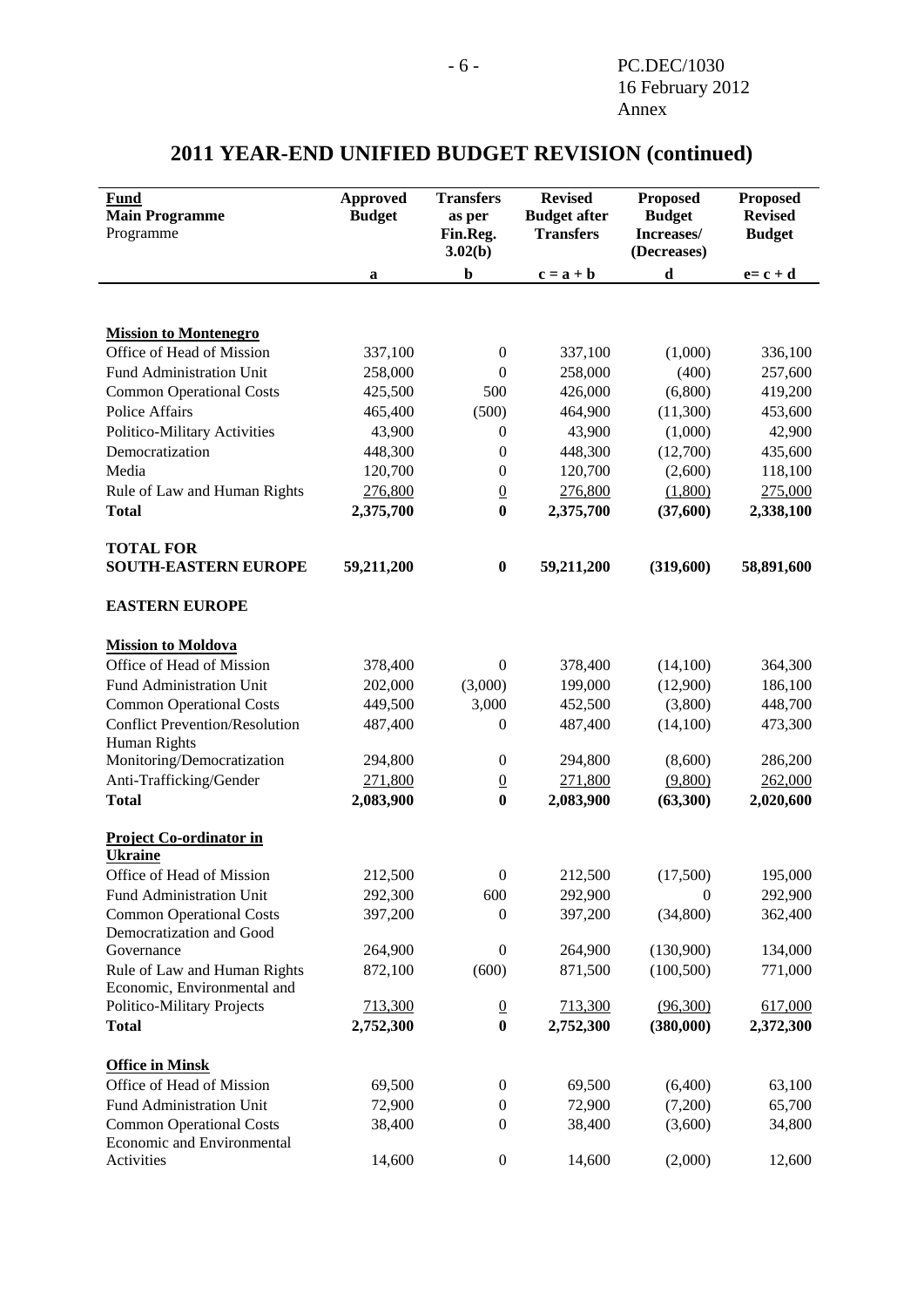#### **Approved Budget Transfers as per Fin.Reg. 3.02(b) Revised Budget after Transfers Proposed Budget Increases/ (Decreases) Proposed Revised Budget Fund Main Programme**  Programme **a b**  $c = a + b$  **d**  $e = c + d$ Institution-Building, Rule of Law and Civil Society 23,200 0 23,200 (3,000) 20,200 **Total 218,600 0 218,600 (22,200) 196,400 Representative to the Latvian-Russian Joint Commission on Military Pensioner** Office of Head of Mission  $9,300$   $0$   $9,300$   $(1,900)$   $7,400$ **Total 9,300 0 9,300 (1,900) 7,400 TOTAL FOR EASTERN EUROPE** 5,064,100 0 5,064,100 (467,400) 4,596,700 **CAUCASUS Office in Yerevan** Office of Head of Mission 278,500 0 278,500 (3,700) 274,800 Fund Administration Unit 207,600 0 207,600 (6,300) 201,300 Common Operational Costs 361,500 0 361,500 (16,800) 344,700 Politico-Military Activities 489,000 (3,700) 485,300 (52,200) 433,100 Economic and Environmental Activities 510,800 0 510,800 (3,700) 507,100 Democratization 290,300 0 290,300 (11,600) 278,700 Human Rights 310,600 3,700 314,300 (6,400) 307,900 Good Governance  $\frac{360,900}{0}$  0  $\frac{360,900}{0}$   $\frac{(8,600)}{352,300}$  352,300 **Total 2,809,200 0 2,809,200 (109,300) 2,699,900 Office in Baku** Office of Head of Mission 226,600 (3,000) 223,600 (200) 223,400 Fund Administration Unit 270,200 0 270,200 1,100 271,300 Common Operational Costs 564,600 0 564,600 (5,700) 558,900 Politico-Military Activities 581,700 9,500 591,200 (5,700) 585,500 Economic and Environmental Activities 360,800 0 360,800 2,100 362,900 Democratization 399,600 0 399,600 1,500 401,100 Rule of Law and Human Rights 432,800 (6,500) 426,300 (3,500) 422,800 **Total 2,836,300 0 2,836,300 (10,400) 2,825,900 High-Level Planning Group** Office of Head of Mission 245,000 0 245,000 (83,800) 161,200 **Total 245,000 0 245,000 (83,800) 161,200 The Minsk Process** Office of Head of Mission 953,300 0 953,300 0 953,300 953,300 **Total 953,300 0 953,300 0 953,300**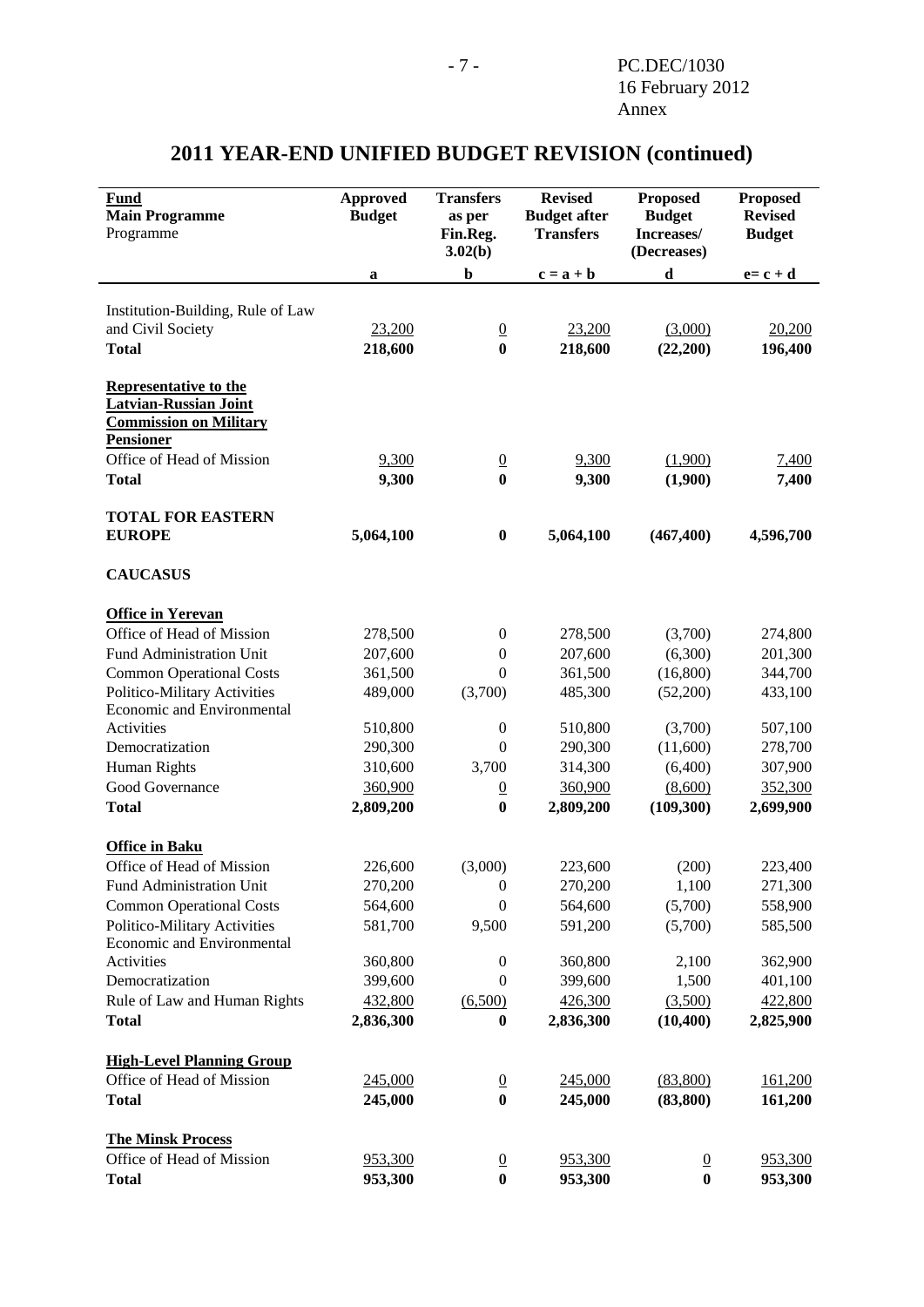| <b>Fund</b><br><b>Main Programme</b><br>Programme                                                         | <b>Approved</b><br><b>Budget</b> | <b>Transfers</b><br>as per<br>Fin.Reg.<br>3.02(b) | <b>Revised</b><br><b>Budget after</b><br><b>Transfers</b> | <b>Proposed</b><br><b>Budget</b><br>Increases/<br>(Decreases) | <b>Proposed</b><br><b>Revised</b><br><b>Budget</b> |
|-----------------------------------------------------------------------------------------------------------|----------------------------------|---------------------------------------------------|-----------------------------------------------------------|---------------------------------------------------------------|----------------------------------------------------|
|                                                                                                           | a                                | $\mathbf b$                                       | $c = a + b$                                               | $\mathbf d$                                                   | $e = c + d$                                        |
| <b>Personal Representative of the</b><br><b>CiO</b> on the Conflict Dealt with<br>by the Minsk Conference |                                  |                                                   |                                                           |                                                               |                                                    |
| Office of Head of Mission                                                                                 | 580,600                          | (13,200)                                          | 567,400                                                   | $\boldsymbol{0}$                                              | 567,400                                            |
| Fund Administration Unit                                                                                  | 193,400                          | 13,200                                            | 206,600                                                   | $\mathbf{0}$                                                  | 206,600                                            |
| <b>Common Operational Costs</b>                                                                           | 381,300                          | $\overline{0}$                                    | 381,300                                                   | $\overline{0}$                                                | 381,300                                            |
| <b>Total</b>                                                                                              | 1,155,300                        | $\bf{0}$                                          | 1,155,300                                                 | $\bf{0}$                                                      | 1,155,300                                          |
| <b>TOTAL FOR CAUCASUS</b>                                                                                 | 7,999,100                        | $\bf{0}$                                          | 7,999,100                                                 | (203, 500)                                                    | 7,795,600                                          |
| <b>CENTRAL ASIA</b>                                                                                       |                                  |                                                   |                                                           |                                                               |                                                    |
| <b>Centre in Astana</b>                                                                                   |                                  |                                                   |                                                           |                                                               |                                                    |
| Office of Head of Mission                                                                                 | 244,300                          | (4,100)                                           | 240,200                                                   | (15,100)                                                      | 225,100                                            |
| Fund Administration Unit                                                                                  | 259,500                          | $\overline{0}$                                    | 259,500                                                   | (8,800)                                                       | 250,700                                            |
| <b>Common Operational Costs</b>                                                                           | 343,200                          | 4,100                                             | 347,300                                                   | (1,900)                                                       | 345,400                                            |
| Politico-Military Activities                                                                              | 445,200                          | 3,800                                             | 449,000                                                   | (4,400)                                                       | 444,600                                            |
| Economic and Environmental                                                                                |                                  |                                                   |                                                           |                                                               |                                                    |
| Activities                                                                                                | 471,100                          | $\boldsymbol{0}$                                  | 471,100                                                   | (10, 100)                                                     | 461,000                                            |
| Human Dimension Activities                                                                                | 440,500                          | (3,800)                                           | 436,700                                                   | 400                                                           | 437,100                                            |
| <b>Total</b>                                                                                              | 2,203,800                        | $\boldsymbol{0}$                                  | 2,203,800                                                 | (39,900)                                                      | 2,163,900                                          |
| <b>Centre in Ashgabat</b>                                                                                 |                                  |                                                   |                                                           |                                                               |                                                    |
| Office of Head of Mission                                                                                 | 255,700                          | $\boldsymbol{0}$                                  | 255,700                                                   | (21,500)                                                      | 234,200                                            |
| Fund Administration Unit                                                                                  | 165,000                          | (2,000)                                           | 163,000                                                   | (21,500)                                                      | 141,500                                            |
| <b>Common Operational Costs</b>                                                                           | 262,300                          | $\theta$                                          | 262,300                                                   | (19,100)                                                      | 243,200                                            |
| <b>Conflict Prevention and</b><br>Confidence- and                                                         |                                  |                                                   |                                                           |                                                               |                                                    |
| Security-Building                                                                                         | 260,400                          | $\boldsymbol{0}$                                  | 260,400                                                   | (32,400)                                                      | 228,000                                            |
| Economic and Environmental<br>Activities                                                                  | 210,900                          | (10,000)                                          | 200,900                                                   | (14,200)                                                      | 186,700                                            |
| <b>Human Dimension Activities</b>                                                                         | 247,400                          | 12,000                                            | 259,400                                                   | (13,100)                                                      | 246,300                                            |
| <b>Total</b>                                                                                              | 1,401,700                        | $\boldsymbol{0}$                                  | 1,401,700                                                 | (121, 800)                                                    | 1,279,900                                          |
|                                                                                                           |                                  |                                                   |                                                           |                                                               |                                                    |
| <b>Centre in Bishkek</b>                                                                                  |                                  |                                                   |                                                           |                                                               |                                                    |
| Office of Head of Mission                                                                                 | 1,024,900                        | (5,200)                                           | 1,019,700                                                 | $\boldsymbol{0}$                                              | 1,019,700                                          |
| Fund Administration Unit                                                                                  | 435,300                          | 1,200                                             | 436,500                                                   | $\boldsymbol{0}$                                              | 436,500                                            |
| <b>Common Operational Costs</b>                                                                           | 711,600                          | 10,500                                            | 722,100                                                   | $\overline{0}$                                                | 722,100                                            |
| Politico-Military Activities                                                                              | 1,428,600                        | (400)                                             | 1,428,200                                                 | $\boldsymbol{0}$                                              | 1,428,200                                          |
| Economic and Environmental                                                                                |                                  |                                                   |                                                           |                                                               |                                                    |
| Activities                                                                                                | 930,400                          | 1,500                                             | 931,900                                                   | $\boldsymbol{0}$                                              | 931,900                                            |
| <b>Human Dimension Activities</b>                                                                         | 1,113,800                        | (3,000)                                           | 1,110,800                                                 | $\boldsymbol{0}$                                              | 1,110,800                                          |
| Police Reform Programme<br><b>Total</b>                                                                   | 1,122,900                        | (4,600)                                           | 1,118,300                                                 | $\overline{0}$<br>$\bf{0}$                                    | 1,118,300                                          |
|                                                                                                           | 6,767,500                        | $\boldsymbol{0}$                                  | 6,767,500                                                 |                                                               | 6,767,500                                          |